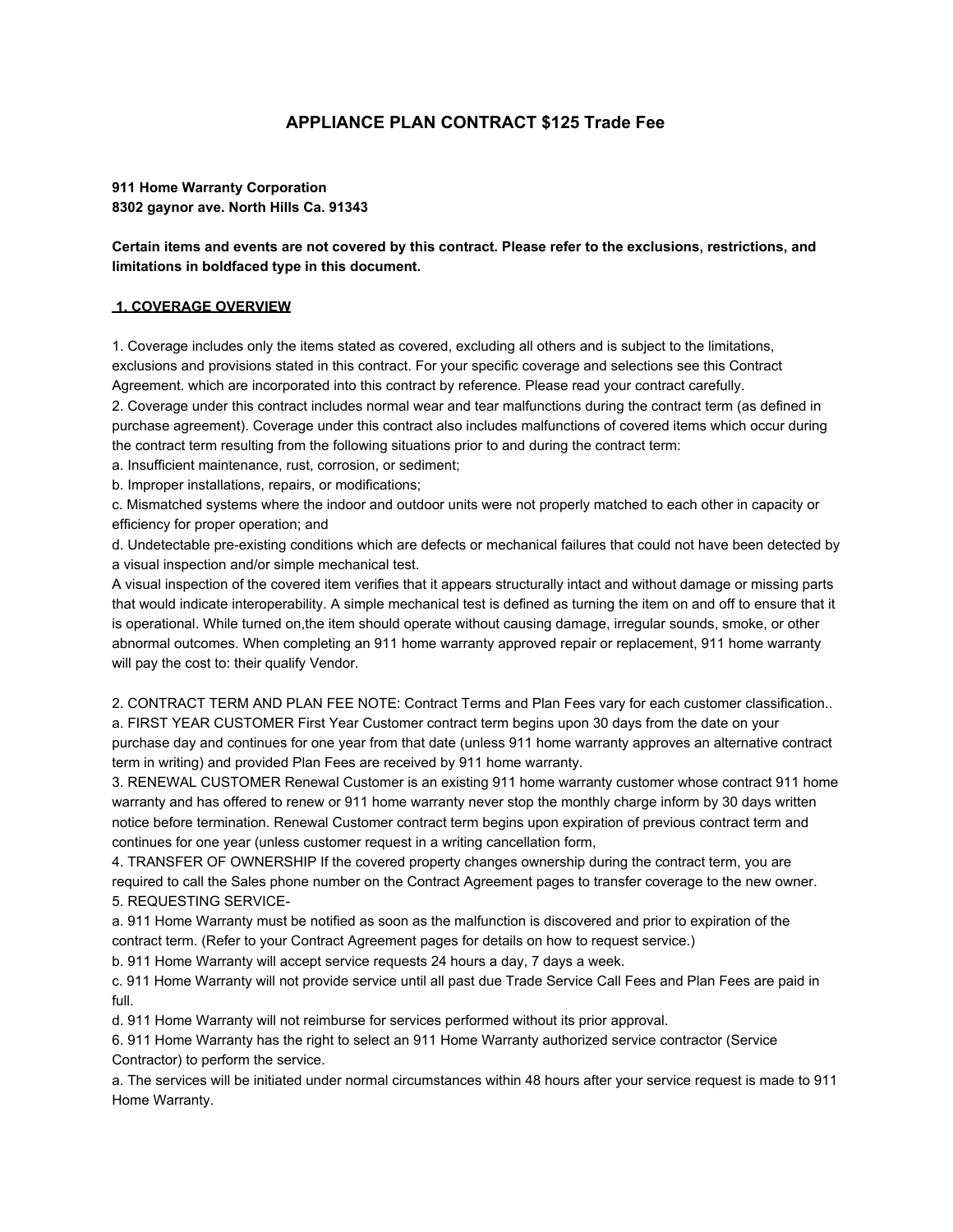b. The Service Contractor will contact you to schedule your service appointment. The appointment will be scheduled for service to be performed during normal business hours.

c. 911 Home Warranty will determine what services constitute an emergency and will make reasonable efforts to expedite emergency service.

d. 911 Home Warranty will accept your request to expedite scheduling of non-emergency service only when a Service Contractor is available. If the Service Contractor agrees to expedite scheduling of a non-emergency service request, you may be required to pay an additional fee.

e. 911 Home Warranty reserves the right to obtain a second opinion at its expense. In the event that 911 Home Warranty informs you the malfunction is not covered under this contract, you have the right to request a second opinion of the cause of the malfunction. You must ask 911 Home Warranty for a second opinion from another Service Contractor within 7 days from 911 Home Warranty informing you the malfunction is not covered. In the event that the outcome of the second opinion is different than the first opinion, then 911 Home Warranty may, in its discretion, decide whether to accept coverage under this contract. If you request a second opinion, you will be responsible for the payment of an additional Trade Service Call Fee only if the outcome of the second opinion is the same as the initial opinion.

7. In the event 911 Home Warranty authorizes or requests you to contact an independent service contractor to perform a covered service, 911 Home Warranty will provide reimbursement for an authorized amount of the cost you incur for the repair or replacement services. Acceptable proof of the repair and your actual itemized costs must be provided to and approved by 911 Home Warranty before any reimbursement will be paid.

8. TRADE SERVICE CALL FEE NOTE: The amount of your Trade Service Call Fee is listed on your Contract Agreement pages titel.

a. You are required to pay a Trade Service Call Fee for each trade service request you submit to 911 Home Warranty. b. If a particular repair or replacement fails within 60 days, 911 Home Warranty will send a Service Contractor to repair the failure and you will not be charged an additional Trade Service Call Fee.

9. APPLIANCE PLAN NOTE: 911 Home Warranty will pay up to two thousand dollars (\$2,000) per Covered Item malfunction for access, diagnosis, and repair/replacement of any covered Appliance.

A. REFRIGERATORS COVERED: All components and parts, except: NOT COVERED: Handles, Knobs, Shelves, Media center ice or water dispenser, Free standing freezer – Multimedia centers – Wine chillers. NOTE: 911 HOME WARRANTY will pay up to \$3,000 per dual compressor refrigerator and built-in combination of both an All-Refrigerator and an All-Freezer for access, diagnosis and repair or replacement. Customer is responsible for payment of any costs in excess of \$3,000 per dual compressor refrigerator and built-in combination of both an All-Refrigerator and an All-Freezer.

B. CLOTHES WASHERS COVERED: All components and parts. Except NOT COVERED : Handles, knobs, bodey scratches or dent, mold or dirty machine, exterior vent and exterior water hose.

C. CLOTHES DRYERS COVERED: All components and parts.

D. RANGES/OVENS/COOKTOPS COVERED: All components and parts.

E. DISHWASHERS COVERED: All components and parts.

F. BUILT-IN MICROWAVE OVENS COVERED: All components and parts.

G. TRASH COMPACTORS COVERED: All components and parts.

10. LIMITATIONS AND EXCLUSIONS NOTE: The following limitations and exclusions apply: General Exclusions from Coverage . This contract does not cover:

a. Routine maintenance (you are responsible for providing maintenance and cleaning of covered items as specified by the manufacturer);

- b. Flues, venting, chimneys, and exhaust lines;
- c. Repair or remediation of cosmetic defects;
- d. Electronic, computerized, or home management systems;
- e. Radon monitoring systems, fire sprinkler systems, and solar systems and components;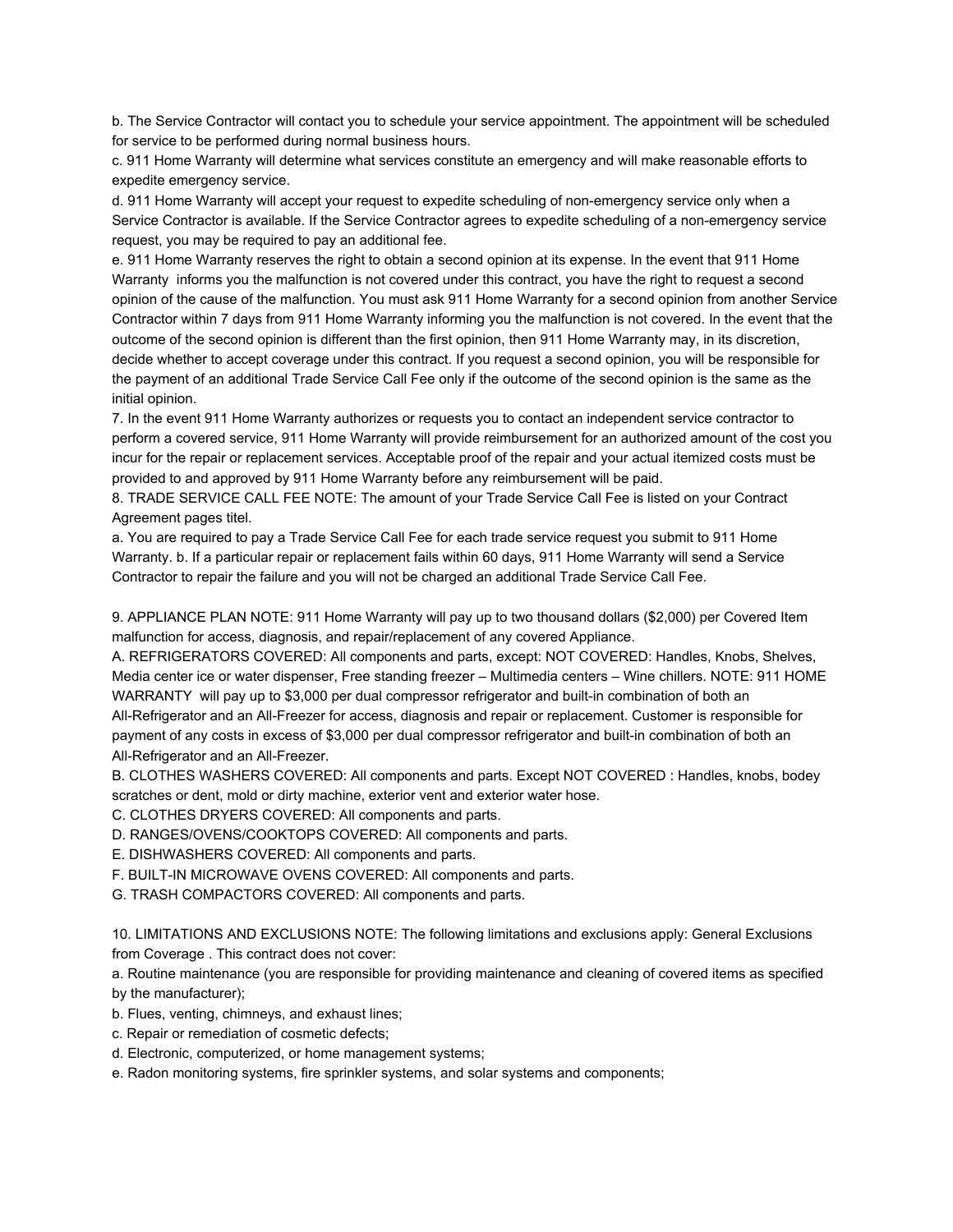f. Repair, replacement, installation, or modification of any component or part thereof, that has been, or is, determined to be defective by the Consumer Product Safety Commission or for which a manufacturer has issued, or issues, a warning, recall, or determination of defect; or g. System or appliance upgrades, or repairs or replacements required: (i) when the malfunction is due to missing components, parts, or equipment; (ii) when the malfunction is due to lack of capacity in the existing system or appliance; (iii) when the malfunction is due to under or oversized systems in relation to the square footage of the area being heated or cooled; or Contract to comply with any federal, state, or local laws, regulations or ordinances, utility regulations, or building or zoning code requirements, except as otherwise specified in this contract.

11. 911 Home Warranty is not responsible or liable for performing service, or paying remediation costs, involving hazardous or toxic materials.

12. In regard to mold, mildew, bio-organic growth, rot, fungus, or pest damage, 911 home warranty is not responsible or liable for: a. Damages from such causes; b. Diagnosis, removal or remediation of such conditions; or c. Repairs or replacements necessitated by such causes. Partial Exclusions from Coverage and Certain Additional Fees

13. Except as otherwise specified in this contract, 911 Home Warranty is not responsible or liable for: a. Providing or closing access to covered items; b. Costs of construction, carpentry, or other modifications necessary to remove, relocate, or install equipment;or c. Restoration of any wall or floor coverings, cabinets, counter tops, tiling, paint, or the like.

13. You may be charged an additional fee by the Service Contractor if cranes or lifting equipment are needed to install or remove any equipment. Coverage Exemptions Applicable to Certain Breakdowns

14. 911 Home Warranty is not responsible or liable for repairs or replacements when the malfunction is due to: a. Misuse, abuse, or mistreatment, including but not limited to, removal of parts and damage by people, pests, or pets; b. Accidents, fire, freezing, water damage, electrical failure or surge, or excessive or inadequate water pressure; c. Lightning, mud, earthquake, soil movement, storms, or acts of God; or d. A manufacturer's improper design, improper materials or formulations, a defective manufacturing process, or other manufacturing defects. General Limitations of Liability

15. 911 Home Warranty will not be liable for any violations of federal, state and local laws, regulations or guidelines prior to the beginning of the contract term and will not perform repairs or replacements that violate any current federal, state and local laws, regulations or guidelines.

16. 911 Home Warranty is not responsible or liable for secondary, incidental, and/or consequential loss or damage resulting from the malfunction of any covered item, or a Service Contractor's neglect or delay in providing, or failure to provide, repair or replacement of such item, including, but not limited to, food spoilage, loss of income, utility bills, additional living expenses, personal and/or property damage.

17. 911 Home Warranty is not responsible or liable for any delay in service or failure to provide service caused by conditions beyond 911 Home Warranty control.

18. In the event you threaten to harm or actually harm the safety or well-being of: (i) 911 Home Warranty; (ii) any employee of 911 Home Warranty; (iii) a Service Contractor; or (iv) any property of 911 Home Warranty or the Service Contractor, you will be in breach of this contract. In the event you breach this or any other obligation under this contract, 911 Home Warranty may refuse to provide service to you and may cancel this contract. 19. SHARED SYSTEMS AND APPLIANCES-

a. If this contract is for a duplex, triplex, or fourplex dwelling, then all units within the dwelling must be covered by one 911 home warranty contract for coverage to apply to shared systems and appliances.

b. If this contract is for a multi-unit dwelling other than those specified in Section 18.1, then only items contained within the confines of each individual unit are covered. Shared systems and appliances are not covered.

c. Except as otherwise provided in this Section, shared systems and appliances are not covered.

20. RENEWAL 911 HOME WARRANTY may, in its sole discretion, elect to renew this contract for a one year contract term, unless otherwise approved by 911 Home Warranty. In the event we elect to renew your contract, you will be notified of the terms within 30 days prior to expiration of your contract. Unless you notify 911 Home Warranty prior to expiration of your contract, your contract will be automatically renewed and you will be charged applicable Plan Fees.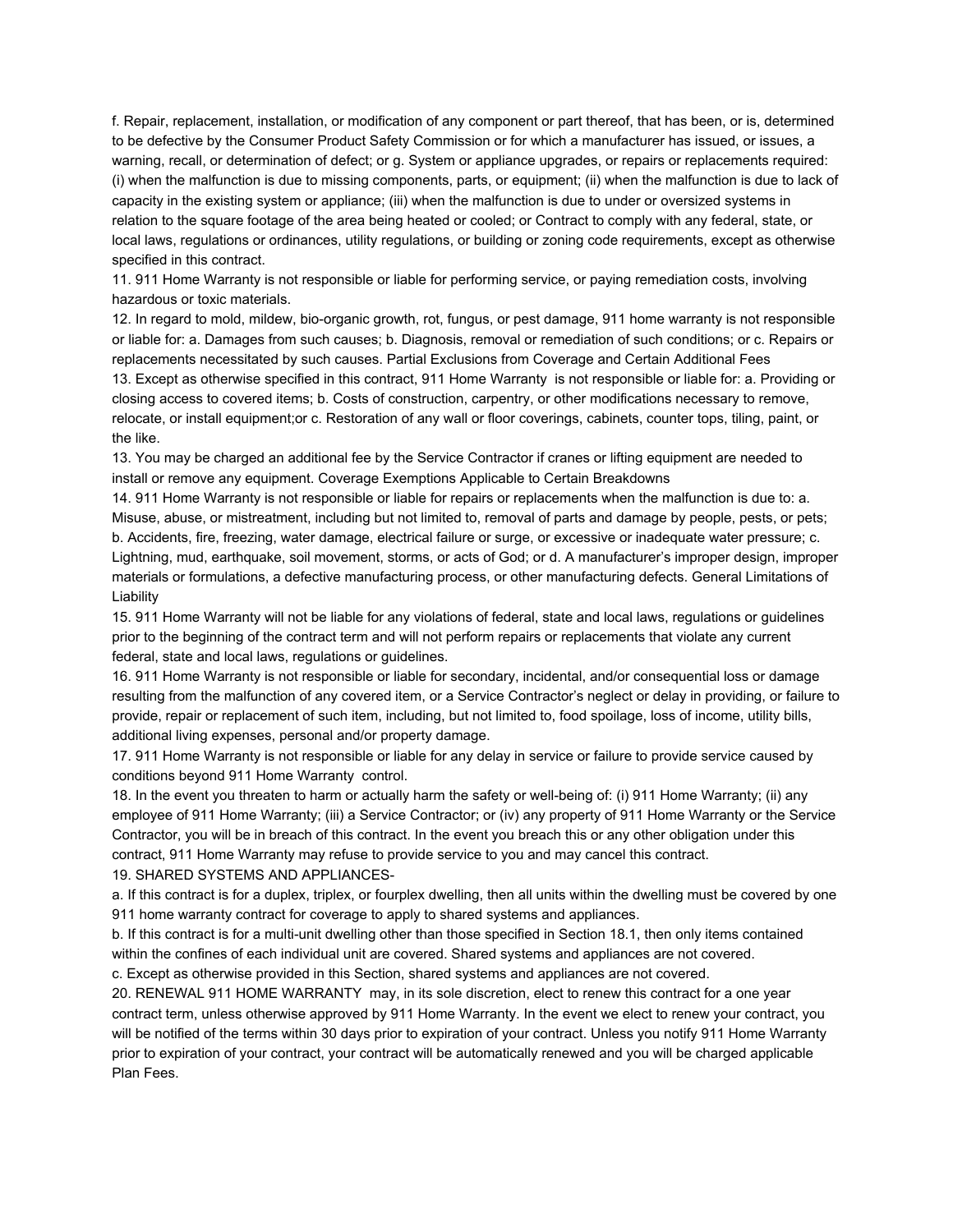21. CANCELLATION -

1. This contract may be cancelled by 911 Home Warranty for the following reasons:

(a) nonpayment of contract fees or other breach of this contract by the customer;

(b) fraud or misrepresentation by the customer and/or customer representative of facts material to 911 home warranty issuance of this contract; or

(c) a change in laws or regulations that has a material effect on the business of 911 home warranty or 911 home warranty ability to fulfill its obligations under this contract.

2. The customer can't cancel this contract at any time and for any reason.

3. If 911 home warranty cancels the contact within the first 30 days following the beginning of the contract term:

(a) if 911 home warranty has not provided any services, the customer will receive a full refund of all contract fees paid;

(b) if 911 home warranty has provided services and the amount of the service costs incurred by 911 home warranty is less than the contract fees paid, the customer will receive a refund of the contract fees paid, less the service costs incurred by 911 home warranty;

(c) If 911 home warranty has provided services and the amount of the service costs incurred by 911 home warranty is greater than the contract fees paid, the customer shall pay 911 home warranty the lesser of (i) the amount by which the service costs incurred by 911 home warranty exceeds the contract fees paid; or (ii) the amount by which the annual rate listed on the Contract Agreement pages exceeds the contract fees paid.

4. If the contract fees are billed through a mortgage loan that is later sold or paid in full, then uninterrupted coverage can be arranged by immediately calling (877) 663-8933 to establish an alternate payment method. This contract will be deemed cancelled if the contract holder fails to initiate such payment arrangements within 30 days. **MISCELLANEOUS** 

1. Obligations of the provider under this service contract are backed by the full faith and credit of the provider.

2. The residential service company's obligations under this residential service contract are insured under a reimbursement insurance policy issued by 911 home warranty, 8302 gaynor ave ,north hills ca. 91343. You may apply for reimbursement directly to the insurer if a covered service is not provided to the contract holder by 911 home warranty before the 31st day after the date you provide proof of loss.

3. MANDATORY ARBITRATION. Any claim, dispute or controversy, regarding any contract, tort, statute, or otherwise ("Claim"), arising out of or relating to this agreement or the relationships among the parties hereto shall be resolved by one arbitrator through binding arbitration administered by the American Arbitration Association ("AAA"), under the AAA Commercial or Consumer, as applicable, Rules in effect at the time the Claim is filed ("AAA Rules"). Copies of the AAA Rules and forms can be located at www.adr.org, or by calling 1-800-778-7879. The arbitrator's decision shall be final, binding, and non-appealable. Judgment upon the award may be entered and enforced in any court having jurisdiction. This clause is made pursuant to a transaction involving interstate commerce and shall be governed by the Federal Arbitration Act. Neither party shall sue the other party other than as provided herein or for enforcement of this clause or of the arbitrator's award; any such suit may be brought only in Federal District Court for the District or, if any such court lacks jurisdiction, in any state court that has jurisdiction. The arbitrator, and not any federal, state, or local court, shall have exclusive authority to resolve any dispute relating to the interpretation, applicability, unconscionability, arbitrability, enforceability or formation of this Agreement including any claim that all or any part of the Agreement is void or voidable. However, the preceding sentence shall not apply to the clause entitled "Class Action Waiver."

4. CLASS ACTION WAIVER. Any Claim must be brought in the parties' individual capacity, and not as a plaintiff or class member in any purported class, collective, representative, multiple plaintiff, or similar proceeding ("Class Action"). The parties expressly waive any ability to maintain any Class Action in any forum. The arbitrator shall not have authority to combine or aggregate similar claims or conduct any Class Action nor make an award to any person or entity not a party to the arbitration. Any claim that all or part of this Class Action Waiver is unenforceable, unconscionable, void, or voidable maybe determined only by a court of competent jurisdiction and not by an arbitrator. THE PARTIES UNDERSTAND THAT THEY WOULD HAVE HAD A RIGHT TO LITIGATE THROUGH A COURT, TO HAVE A JUDGE OR JURY DECIDE THEIR CASE AND TO BE PARTY TO A CLASS OR